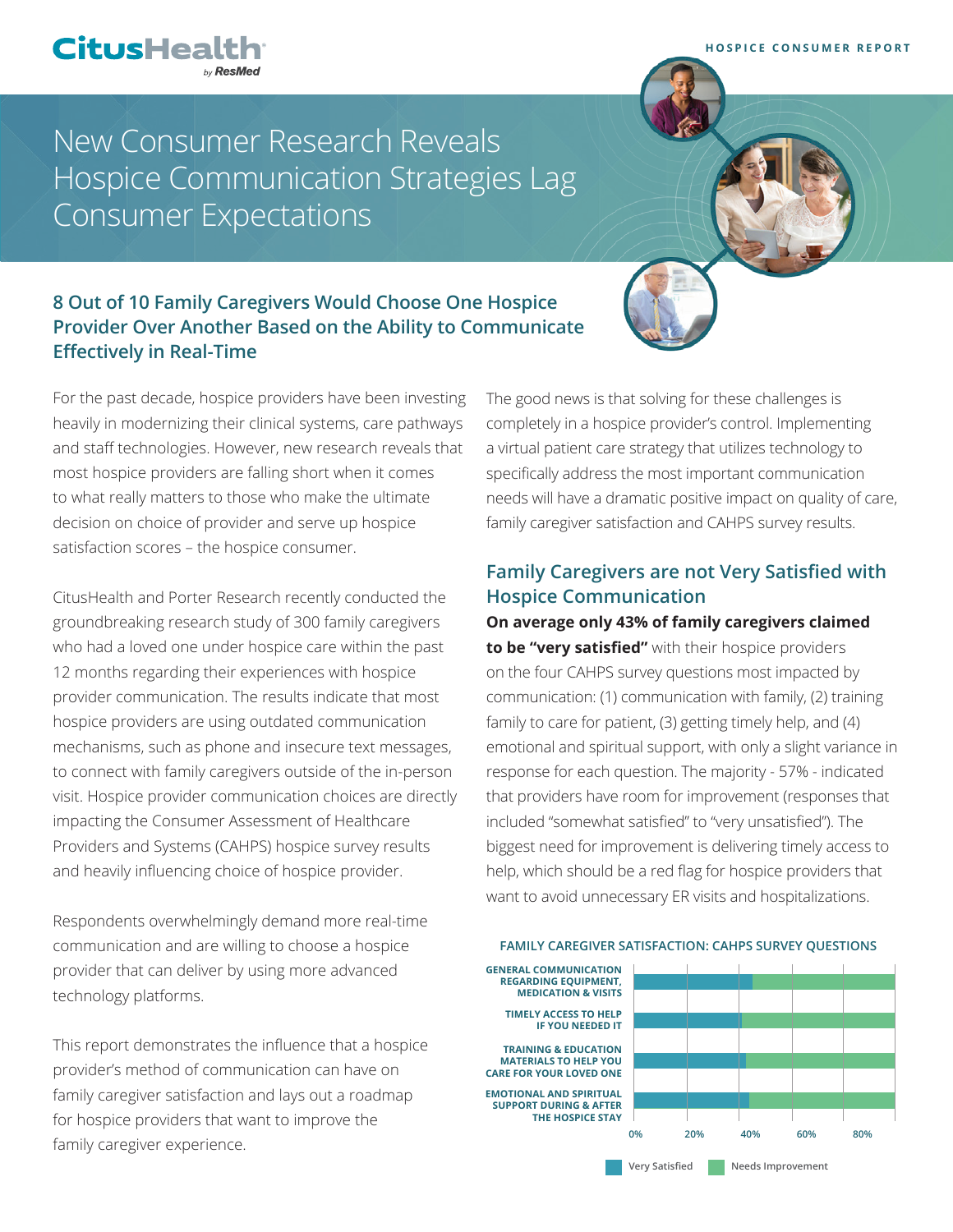## **Method of Communication Has a Major Influence on Family Caregiver Satisfaction**

Across all methods of communication, over 90% of family caregivers indicated that the method of communication influenced their overall satisfaction scores. If family caregivers are not receiving immediate responses, are forced to play phone tag and send several communications to make their loved one comfortable during one of the most stressful times in life, they will respond with low satisfaction scores.



**COMMUNICATION METHOD INFLUENCE ON SATISFACTION**

Conversely, family caregivers that receive timely communication in their preferred mode give higher hospice satisfaction scores. The research found that in general

## family caregivers that reported being "very satisfied" on the CAHPS survey questions said the method of communication had a major influence on their satisfaction.

The dominant three communications methods came up short in their ability to enable hospice clinical teams to immediately respond to urgent family caregiver needs.

## **Outdated Communication Methods Holding Hospice Providers Back**

Since method of communication is tied to suboptimal family caregiver satisfaction, we need to understand the most common methods used outside of the in-person visit. It should not be surprising that phone, text and email were used 80% of the time by hospice providers.

While this may be expected, it highlights that hospices are falling behind the rest of the world when it comes to implementing customer-centric communications strategies. And, contrary to traditional views, these outdated communication methods are not always able to facilitate immediate responses.



There are several inherent challenges with these communication modalities. Phone, while great when you can reach someone on the first try, often results in missed calls, voicemails and many times requires several calls to accomplish one task because of its linear, one-to-one nature.

One family caregiver relayed a story about asking the visiting nurse to help him acquire a hospital bed for his father. To make that happen, it took seven back-and-forth phone calls over two days between the nurse, the case manager, the DME company and the caregiver to finally coordinate a delivery time for the bed. Not only is this inefficient, but it can cause unnecessary grief for the family caregiver and delays care.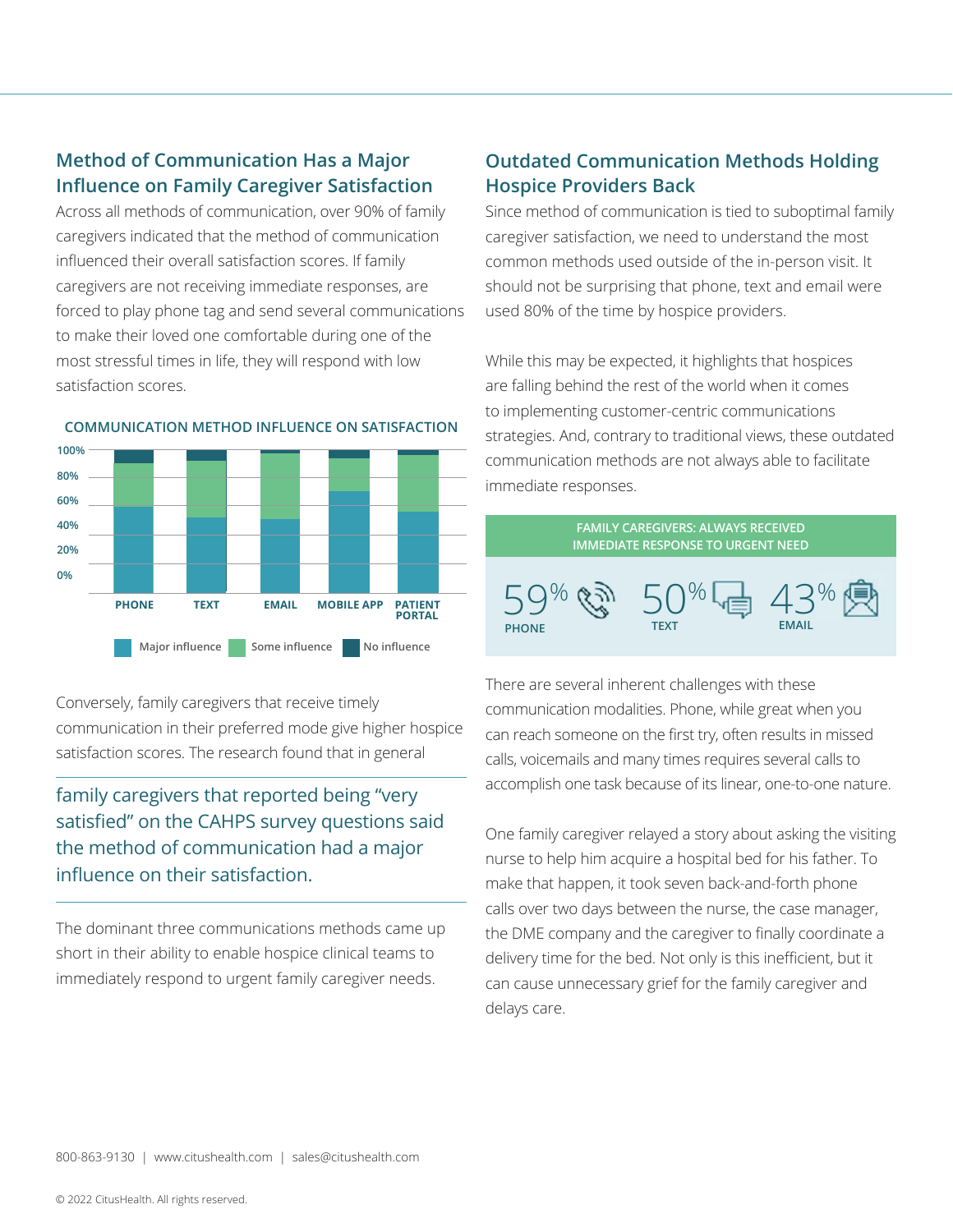Text messaging, while it may be more "instant" if the right person is reached at the right time is often not secure, leaving the provider at risk for HIPAA violations. In addition, if the text goes unnoticed because the recipient is not looking at the work phone, it will not be escalated to another team member and therefore can be missed.

Email, also not secure, is the least "instant" communication method and given the sheer amount of email sent and received during the day can be easily missed.

There are better options available such as secure, real-time group messaging solutions that include the care team, family caregiver and external partners, but the incentive to upgrade to this communication technology has not been sufficient, until now.

### **Real-Time Communication Translates to More Patients and Grateful Families**

In an age where technology satisfies consumers' need for instant communication, family caregivers expect the same from their hospice providers.

Eight out of 10 family caregivers indicated that they would (1) choose a hospice and (2) give a hospice better survey scores if they employed more advanced communication technologies that resulted in real-time, two-way communication.

**OF FAMILY CAREGIVERS** 

**WOULD CHOOSE A HOSPICE THAT ENABLES INSTANT COMMUNICATION THROUGH COMPUTER, TABLET, MOBILE**

**80% 78%**

**OF FAMILY CAREGIVERS WOULD GIVE HOSPICES THAT PROVIDE INSTANT COMMUNICATION THROUGH COMPUTER, TABLET, MOBILE PHONE HIGHER SATISFACTION SCORES**

## **Optimizing Family Caregiver Satisfaction Starts Here**

To better serve patients and families, hospices must make family caregivers a high priority. The first step is to invest in technology that breaks down communication barriers to facilitate real-time communication with family caregivers in the mode they prefer. Unfortunately, according to the CitusHealth / Home Health Care News Family Engagement Report, today only 26% of providers are satisfied with their current technology investment.

The most likely reason for dissatisfaction is that providers invested in technology, such as electronic medical record (EMR) systems, that are focused on communication with clinical staff and office staff but have neglected their most important audience – family caregivers. As a result, their technology investment is not improving the family caregiver experience.

## If providers are not satisfied and family caregivers are not satisfied, the time to change is now.

Hospice providers must adopt the right virtual care technology and process to meet the most important family caregiver needs. The top five reported needs provide the roadmap for successfully optimizing family caregiver satisfaction.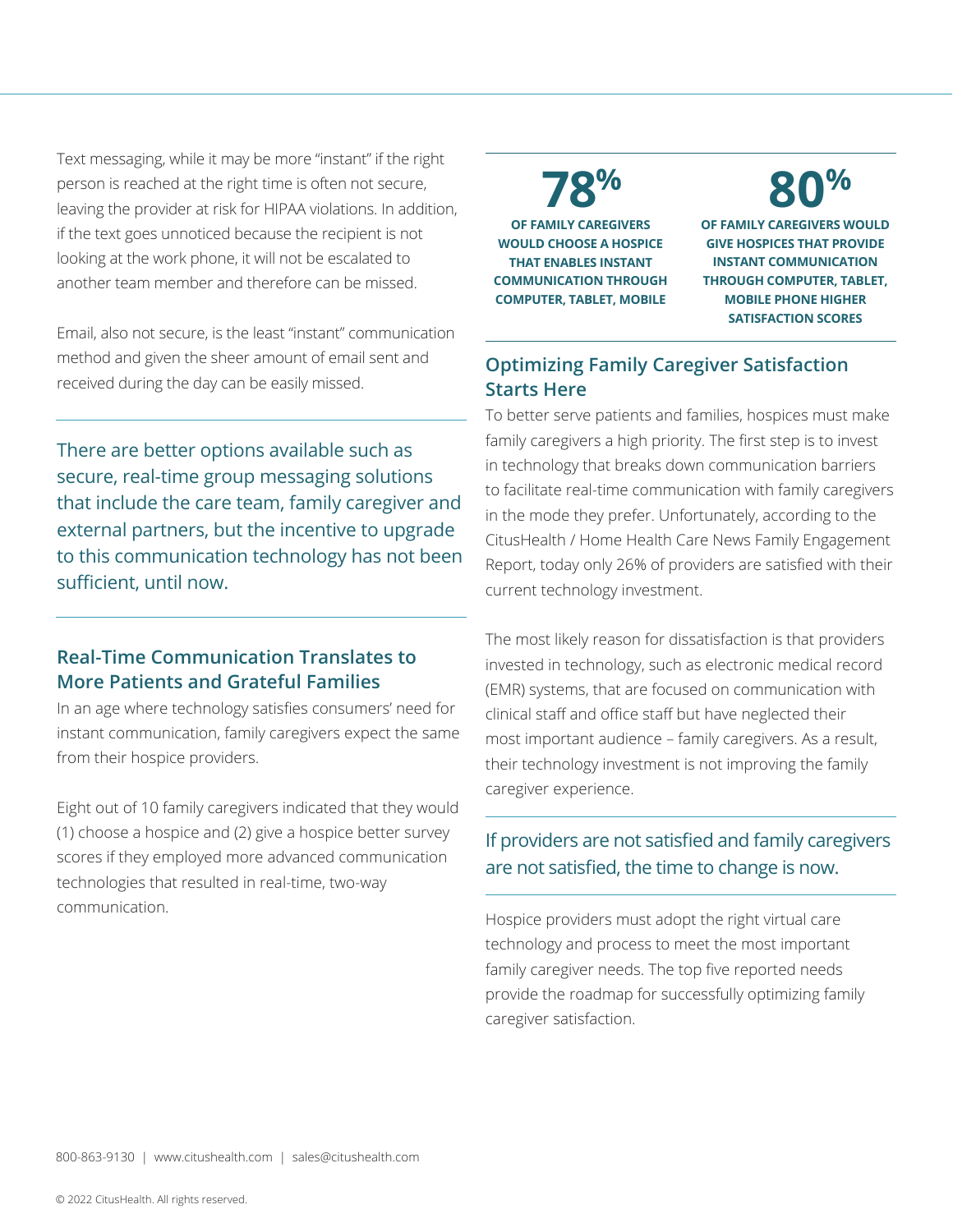## **Roadmap for Success: Family Caregiver Communication**



### **IMMEDIATELY RECEIVING A RESPONSE TO AN EMERGENCY OR URGENT QUESTION.**

While phone or text are typically used in an emergency, this research shows that family caregivers do not always receive an immediate response. A timely response can obviously make the difference between a family caregiver allowing the hospice agency to solve a problem instead of calling 911. Advanced solutions that are device-agnostic and employ auto-escalation technology to ensure that the appropriate person receives and can immediately respond to an emergency, decrease the likelihood of an unnecessary ER visit or hospitalization and resulting revocation of the hospice benefit

#### **SPEAKING WITH OR VIDEO CHATTING DIRECTLY**   $B^{\boxplus}$ **WITH THE HOSPICE MEDICAL DIRECTOR.**

Medical Directors have a ton of responsibility yet very little time; however, family caregivers want more from the relationship. Technology that enables a video "face to face" interaction, rather than text or phone, results in more personal relationship and assurance that the MD is available for the patient. Video visits enable the MD to "meet" with more patients and family caregivers, even on the fly. While the future of reimbursement for this service is unclear as of the writing of this report, the impact on quality of care and family caregiver satisfaction is crystal clear.



### **CONDUCTING A GROUP CHAT WITH THE HOSPICE NURSE AND THE ENTIRE FAMILY.**

Communicating with geographically dispersed families is a challenge for hospice clinical staff. Typically, the family caregiver shoulders the responsibility for relaying important information to the concerned family including siblings or children who may have a different perspective. Inevitably this means the family caregiver is playing traffic cop between the care team and other family members. Advanced solutions that enable nurses to address the entire family at once in secure message groups facilitate a clear and efficient communication flow, reduce confusion and back-and-forth. The result is less stress on the family caregiver and more time a nurse can spend caring for patients.



### **COORDINATING MEDICATION AND EQUIPMENT NEEDS.**

The example of DME equipment coordination explained earlier in this report applies to any situation where third parties must be coordinated. If it takes two phone calls to coordinate medication or equipment, that may be two calls too many, since communication delays during end of life care cause friction and pain. Today's more sophisticated solutions can instantly connect clinical teams, physicians, DME suppliers, pharmacies and others to quickly coordinate the order, delivery, and pick-up of these essentials via secure, instant message. The result is less work for the family caregiver and clinical staff and more expedient care for the patient.



### **KNOWING ABOUT SCHEDULE CHANGES SUCH AS NURSE OR AIDE VISITS.**

Family caregivers understand that emergencies happen, and schedules change frequently, but they still need to be in the loop. Solutions that can efficiently alert family caregivers and other care partners to a change in schedule allow these stakeholders to plan their day accordingly and avoid long waits for a nurse or aide. Instead of calling or texting individuals, one quick, group message can alert all critical stakeholders.